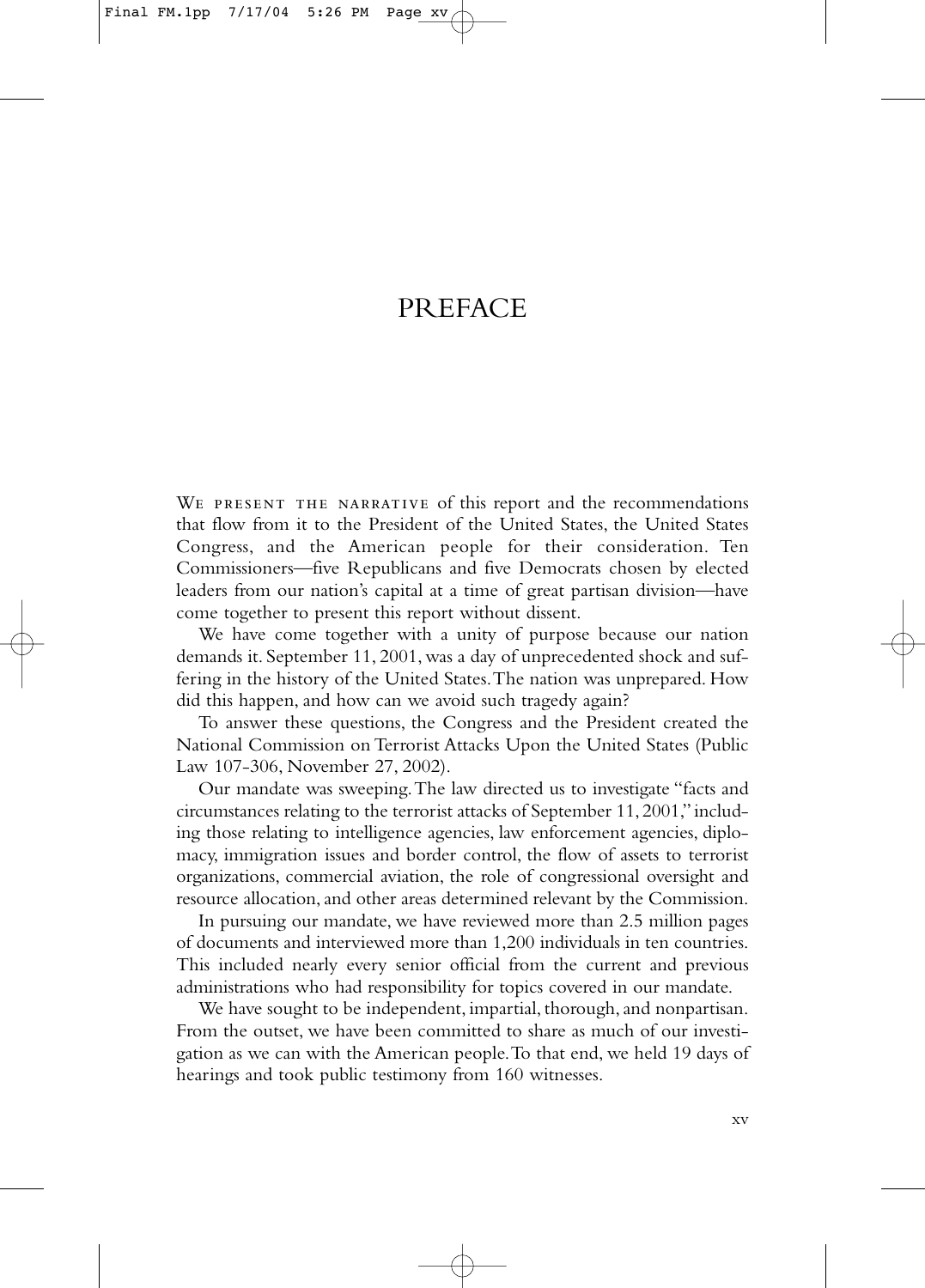## xvi PREFACE

Our aim has not been to assign individual blame. Our aim has been to provide the fullest possible account of the events surrounding 9/11 and to identify lessons learned.

We learned about an enemy who is sophisticated, patient, disciplined, and lethal.The enemy rallies broad support in the Arab and Muslim world by demanding redress of political grievances, but its hostility toward us and our values is limitless. Its purpose is to rid the world of religious and political pluralism, the plebiscite, and equal rights for women. It makes no distinction between military and civilian targets. *Collateral damage* is not in its lexicon.

We learned that the institutions charged with protecting our borders, civil aviation, and national security did not understand how grave this threat could be, and did not adjust their policies, plans, and practices to deter or defeat it.We learned of fault lines within our government—between foreign and domestic intelligence, and between and within agencies.We learned of the pervasive problems of managing and sharing information across a large and unwieldy government that had been built in a different era to confront different dangers.

At the outset of our work, we said we were looking backward in order to look forward.We hope that the terrible losses chronicled in this report can create something positive—an America that is safer, stronger, and wiser. That September day, we came together as a nation.The test before us is to sustain that unity of purpose and meet the challenges now confronting us.

We need to design a balanced strategy for the long haul, to attack terrorists and prevent their ranks from swelling while at the same time protecting our country against future attacks.We have been forced to think about the way our government is organized. The massive departments and agencies that prevailed in the great struggles of the twentieth century must work together in new ways, so that all the instruments of national power can be combined. Congress needs dramatic change as well to strengthen oversight and focus accountability.

As we complete our final report, we want to begin by thanking our fellow Commissioners, whose dedication to this task has been profound.We have reasoned together over every page, and the report has benefited from this remarkable dialogue. We want to express our considerable respect for the intellect and judgment of our colleagues, as well as our great affection for them.

We want to thank the Commission staff. The dedicated professional staff, headed by Philip Zelikow, has contributed innumerable hours to the completion of this report, setting aside other important endeavors to take on this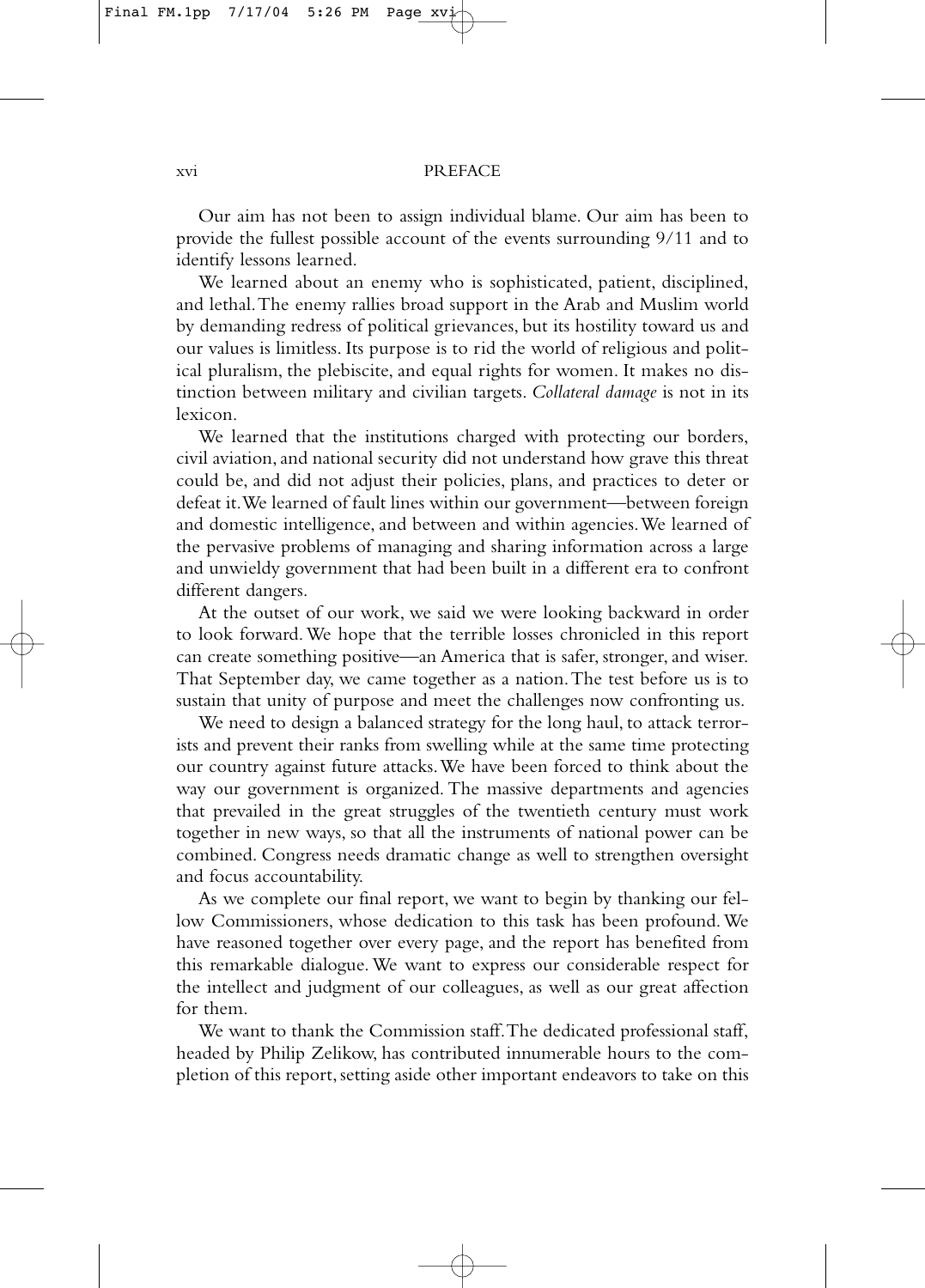## PREFACE xvii

all-consuming assignment.They have conducted the exacting investigative work upon which the Commission has built.They have given good advice, and faithfully carried out our guidance.They have been superb.

We thank the Congress and the President. Executive branch agencies have searched records and produced a multitude of documents for us.We thank officials, past and present, who were generous with their time and provided us with insight. The PENTTBOM team at the FBI, the Director's Review Group at the CIA, and Inspectors General at the Department of Justice and the CIA provided great assistance. We owe a huge debt to their investigative labors, painstaking attention to detail, and readiness to share what they have learned.We have built on the work of several previous Commissions, and we thank the Congressional Joint Inquiry, whose fine work helped us get started.We thank the City of New York for assistance with documents and witnesses, and the Government Printing Office and W.W. Norton & Company for helping to get this report to the broad public.

We conclude this list of thanks by coming full circle: We thank the families of 9/11, whose persistence and dedication helped create the Commission.They have been with us each step of the way, as partners and witnesses.They know better than any of us the importance of the work we have undertaken.

We want to note what we have done, and not done. We have endeavored to provide the most complete account we can of the events of September 11, what happened and why.This final report is only a summary of what we have done, citing only a fraction of the sources we have consulted. But in an event of this scale, touching so many issues and organizations, we are conscious of our limits.We have not interviewed every knowledgeable person or found every relevant piece of paper. New information inevitably will come to light. We present this report as a foundation for a better understanding of a landmark in the history of our nation.

We have listened to scores of overwhelming personal tragedies and astounding acts of heroism and bravery. We have examined the staggering impact of the events of 9/11 on the American people and their amazing resilience and courage as they fought back.We have admired their determination to do their best to prevent another tragedy while preparing to respond if it becomes necessary. We emerge from this investigation with enormous sympathy for the victims and their loved ones, and with enhanced respect for the American people. We recognize the formidable challenges that lie ahead.

We also approach the task of recommendations with humility.We have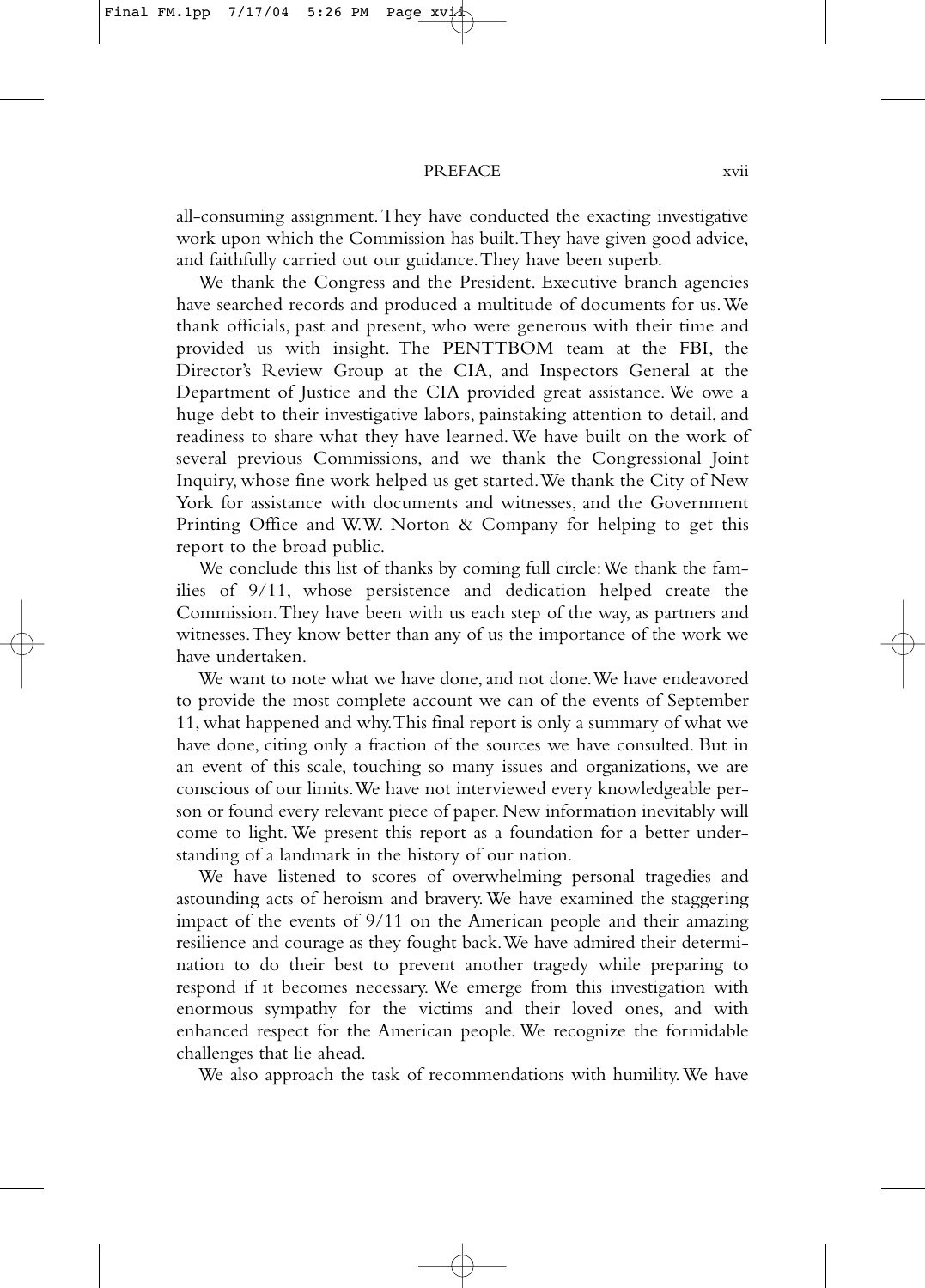made a limited number of them.We decided consciously to focus on recommendations we believe to be most important, whose implementation can make the greatest difference. We came into this process with strong opinions about what would work. All of us have had to pause, reflect, and sometimes change our minds as we studied these problems and considered the views of others.We hope our report will encourage our fellow citizens to study, reflect—and act.

> *Thomas H. Kean* **CHAIR** *Lee H. Hamilton* vice chair